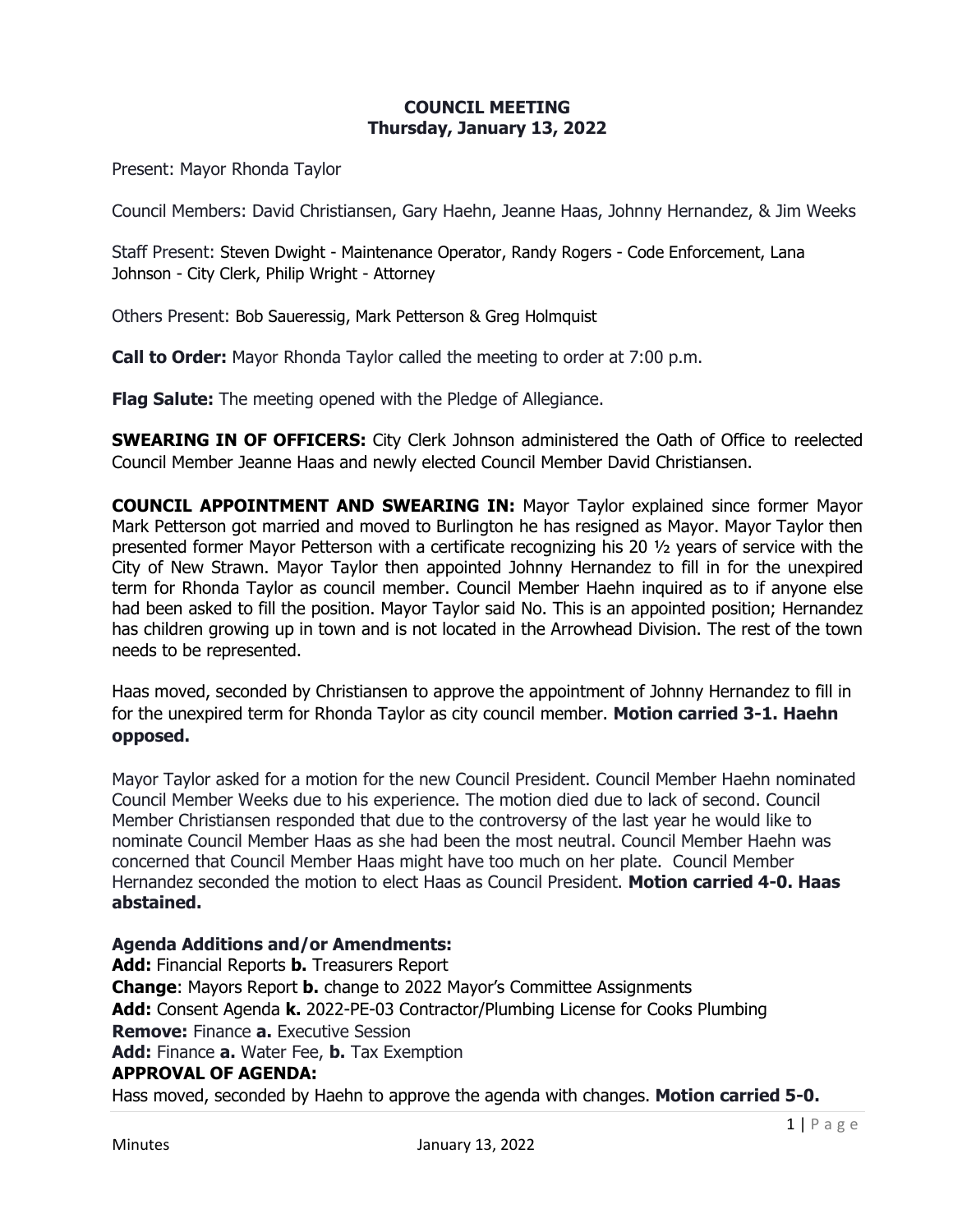# **Approval of Consent Agenda:**

**Change: I** Propane to increase to \$600

- A. Move to approve 2022-PE-01 Contractor/Plumbing License for Victory Excavating
- B. Move to approve 2022-PE-02 Contractor/Plumbing License for (Mark Harris) B&H Appliance, Plumbing, Heating & Cooling
- C. Move to approve CMB License 2022-CMB-01 for Casey's General Store
- D. Move to allow Maintenance Operator to purchase 1,000 gallons of diesel fuel in 2022, total cost not to exceed \$2,500.00, funds to be taken from General Fund
- E. Move to allow Maintenance Operator to purchase fish food in 2022, total cost not to exceed \$3,000.00, funds to be taken from Special Park Fund
- F. Move to allow Maintenance Operator to purchase cold patch in 2022, total cost not to exceed \$1,000.00, funds to be taken from Special Highway Fund
- G. Move to allow Maintenance Operator to purchase weed killer in 2022, total cost not to exceed \$1,000.00, funds to be taken from General Fund
- H. Move to allow Maintenance Operator to purchase road salt in 2022, total cost not to exceed \$4,000.00, funds to be taken from Special Highway Fund
- I. Move to allow Maintenance Operator to purchase propane in 2022, total cost not to exceed \$600.00, funds to be taken from General Fund
- J. Move to allow Maintenance Operator to purchase gravel/rock in 2022, total cost not to exceed \$500.00, funds to be taken from Special Highway Fund
- K. **ADDED** Move to approve 2022-PE-03 Contractor/Plumbing License for Cooks Plumbing

Haehn moved, seconded by Weeks, to approve the Consent Agenda with changes. **Motion carried 4-0. Christiansen abstained.**

# **APPOINTMENTS:** No appointments

# **PUBLIC COMMENTS:**

Mark Petterson thanked the council for the certificate.

# **FINANCIAL REPORTS:**

a. Additional Warrants

Haehn moved, seconded by Weeks to approve additional warrants in the amount of \$311.79. **Motion carried 5-0.**

b. **ADDED** - Approval of Treasurers Report:

Haehn moved, seconded by Weeks to approve Treasurer's Report as presented and print report in The Coffey County Republican by January 30, 2022. **Motion carried 5-0.**

# **Staff Reports:**

# **Zoning Administrator Report:**

• City Clerk Johnson reported there has been one request for a zoning permit which has not been turned back in.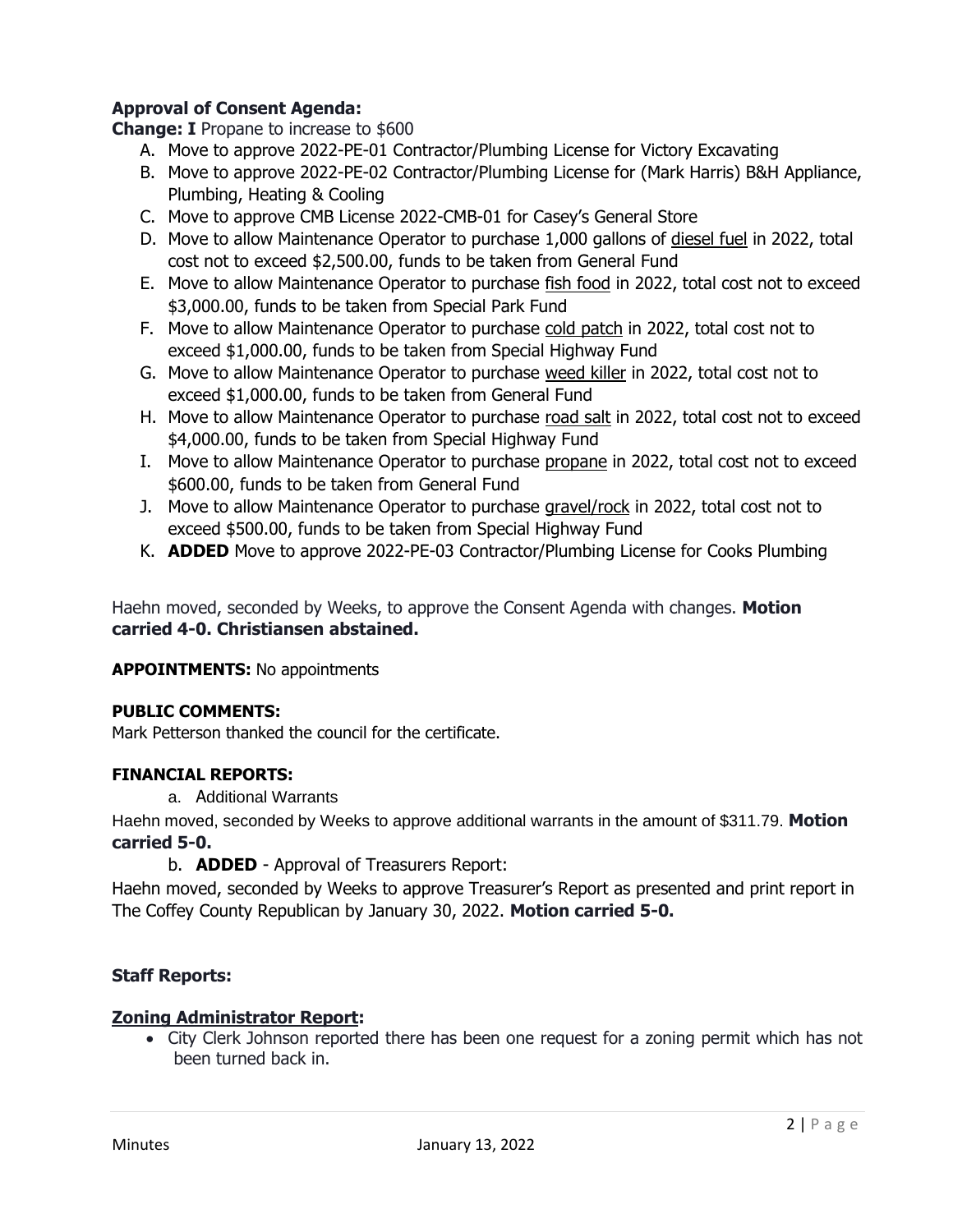# **Code Enforcement Officer:**

• Code Enforcement Rogers requested a key to city hall and a work space so he could meet with residents of an evening. Council Member Haehn suggested a work area in the back room. Council agreed.

Haehn moved, seconded by Christiansen to purchase equipment for code enforcement not to exceed \$800 to be used from the General Fund. **Motion carried 5-0.**

### **Maintenance Operator Report:**

- Fire Station meter pit needs to be replaced. Maintenance Operator Dwight is get quotes to replace it.
- Council Member Weeks asked why the water loss went up  $-$  flushing.

### **City Clerk Report:**

- MT Networks rate for internet increased from \$74.99 to \$84.99 per month
- Terminix had a rate increase of \$2.00 per service, from \$7.00 to \$9.00
- Community Building Calendar January 2022

 $8^{\text{th}}$  - Private Event,  $11^{\text{th}}$  - New Strawn Library,  $15^{\text{th}}$  - Private Event,  $16^{\text{th}}$  &  $17^{\text{th}}$  -Private Event,  $22^{nd}$  – Private Event,  $25^{th}$  - Life Line Screening

February

8<sup>th</sup> – New Strawn Library

#### **City Attorney Report**:

• Zoning – Occupancy Certificate needs to go before the Zoning & Planning Board.

# **Mayor's Report:**

a. Code Enforcement Hourly Rate

Mayor Taylor explained that a motion has not been made confirming the rate of pay for code enforcement.

Haehn moved, seconded by Weeks to approve the hourly rate of \$15 per hour for up to 5 hours per week for Code Enforcement Officer, Randy Rogers. Motion withdrawn. Christiansen moved, seconded by Haehn to approve the hourly rate of \$15 per hour for up to 5 hours per week with additional time approved by the mayor for Code Enforcement Officer, Randy Rogers. **Motion carried 5-0.**

#### b. 2022 Mayor's Committee Assignments

Haas moved, seconded by Weeks to approve the 2022 Mayor's Committee assignments. **Motion carried 5-0.**

c. GAAP Waiver Resolution No. 103.

Weeks moved, seconded by Haehn to approve Resolution No. 103 GAAP Waiver for 2022. **Motion carried 5-0.**